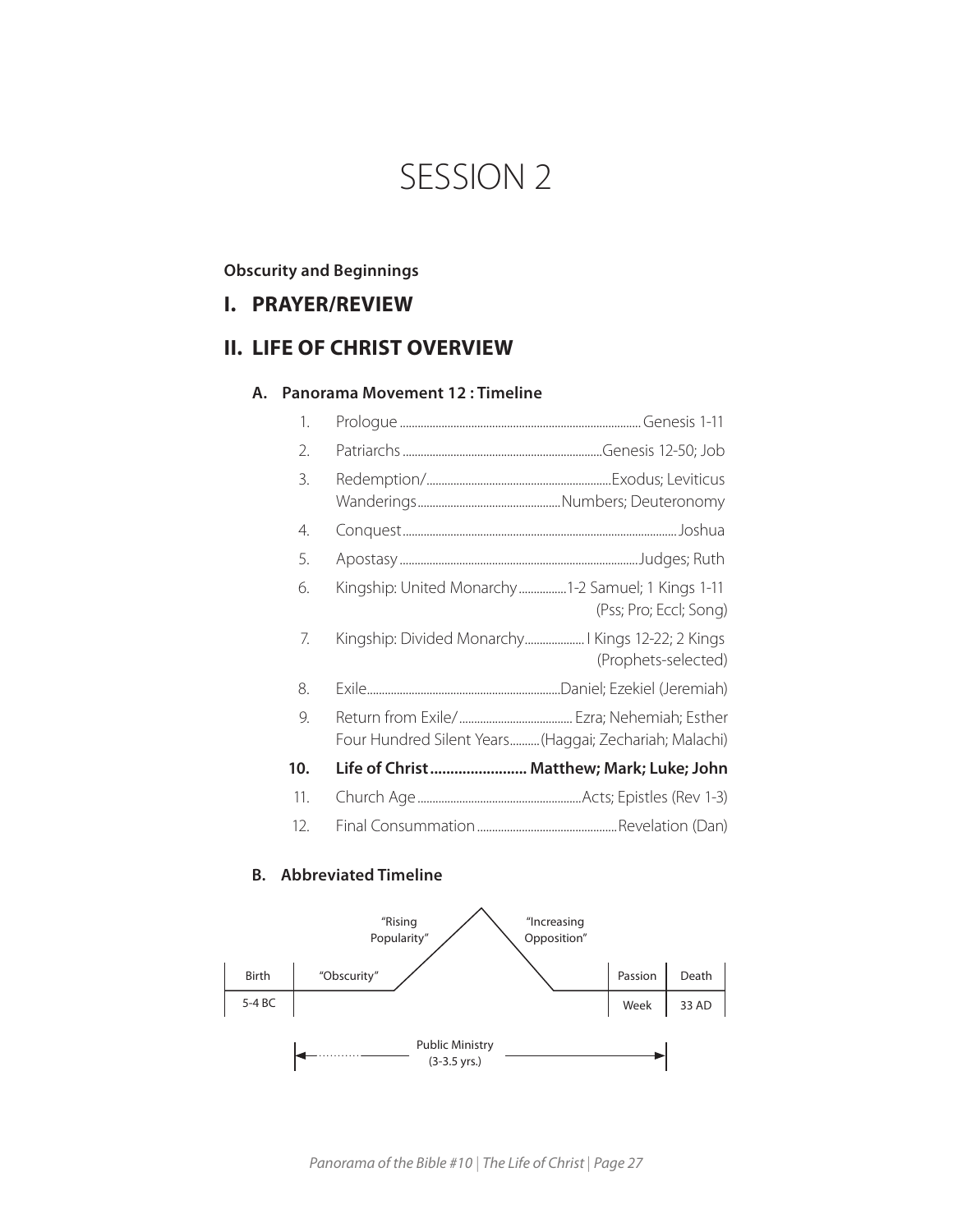# **C. Topical Review:** Life of Christ (Session 1)

- 1. Pre-birth: "Logos" (Word)
- 2. Genealogy: "son of David," "son of Abraham"
- 3. Birth: Bethlehem (Mary and Joseph)
- 4. Childhood: Found at Temple ("my Father's house")
- 5. Summary of Jesus' early life

# Luke 2:51-52

*Then he went down to Nazareth with them and was obedient to them. But his mother treasured all these things in her heart. 52 And Jesus grew in wisdom and stature, and in favor with God and man.*

- a. Jesus was raised in Nazareth (51).
- b. Jesus was an obedient son (51).
- c. Jesus "grew" (matured) to adulthood (52)
	- (1) Wisdom.................................. Intellectual
	- (2) Stature ............................................Physical
	- (3) Favor with God .........................Spiritual
	- (4) Favor with man.............................. Social

# **Insight:**

I

 Compare the above description with that of young Samuel (1 Sam 1:26) and John (Lk 1:80).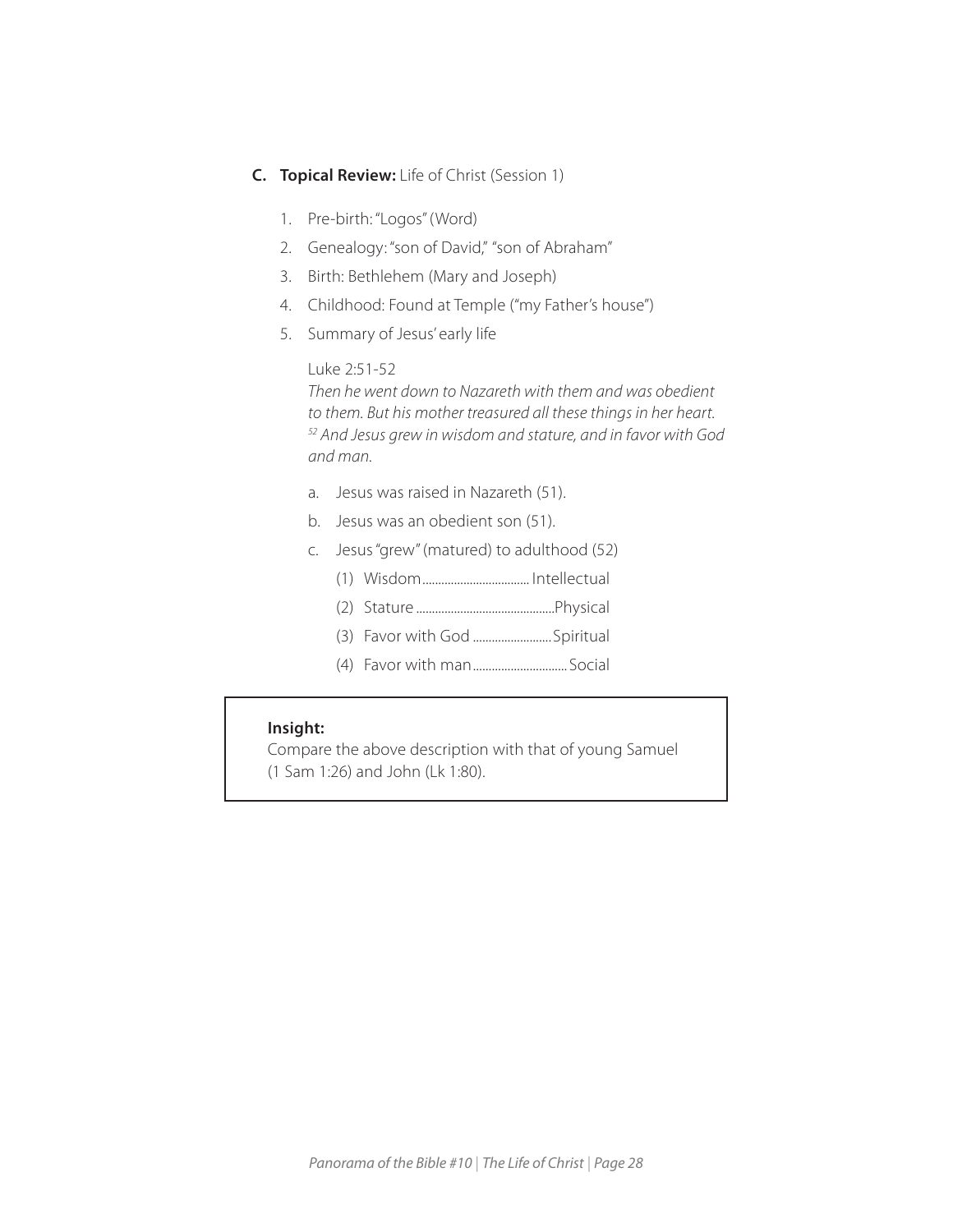# **III. BIBLICAL DEVELOPMENT: MINISTRY BEGINNINGS**

As we have seen, Jesus' early life can be characterized as "Obscurity." His family was unremarkable, His hometown of poor reputation, and His rise to manhood without heralds or trumpets. Luke records that Jesus began His ministry when He was "about thirty years old" (3:23).

So, from age twelve to the beginning of His public ministry (about thirty or so), what was Jesus doing? The most likely answer is that Jesus was simply growing into manhood, learning the trade of being a "carpenter" (Grk. "tekton" which could mean craftsman with wood, stone, or metal). He would probably have been the eldest (though Roman Catholic teaching suggests Joseph had children from a previous marriage, that Mary remained a perpetual virgin), that Jesus had four brothers (James, Joseph, Simon, Judas) and (at least) two sisters (Mk 6:3; Matt 13:55-56). Thus, He had an ordinary childhood in a simple, conservative Jewish home.

## **A. The Ministry of John**

1. Predicted

Mark 1:1-3

*The beginning of the good news about Jesus the Messiah, the Son of God, 2 as it is written in Isaiah the prophet: "I will send my messenger ahead of you, who will prepare your way"— 3 "a voice of one calling in the wilderness, 'Prepare the way for the Lord, make straight paths for him.'"*

- a. The OT quotation blends Malachi 3:1 with Isaiah 40:3; the necessary role of the forerunner was planned by God. A coming King required a herald to announce His arrival.
- b. Luke's parallel account extends the quotation of Isaiah 40:3 to include 40:4-5.

Luke 3:5-6

*" 'Every valley shall be filled in every mountain and hill made low. The crooked roads shall become straight, the rough ways smooth. 6And all people will see God's salvation.'"*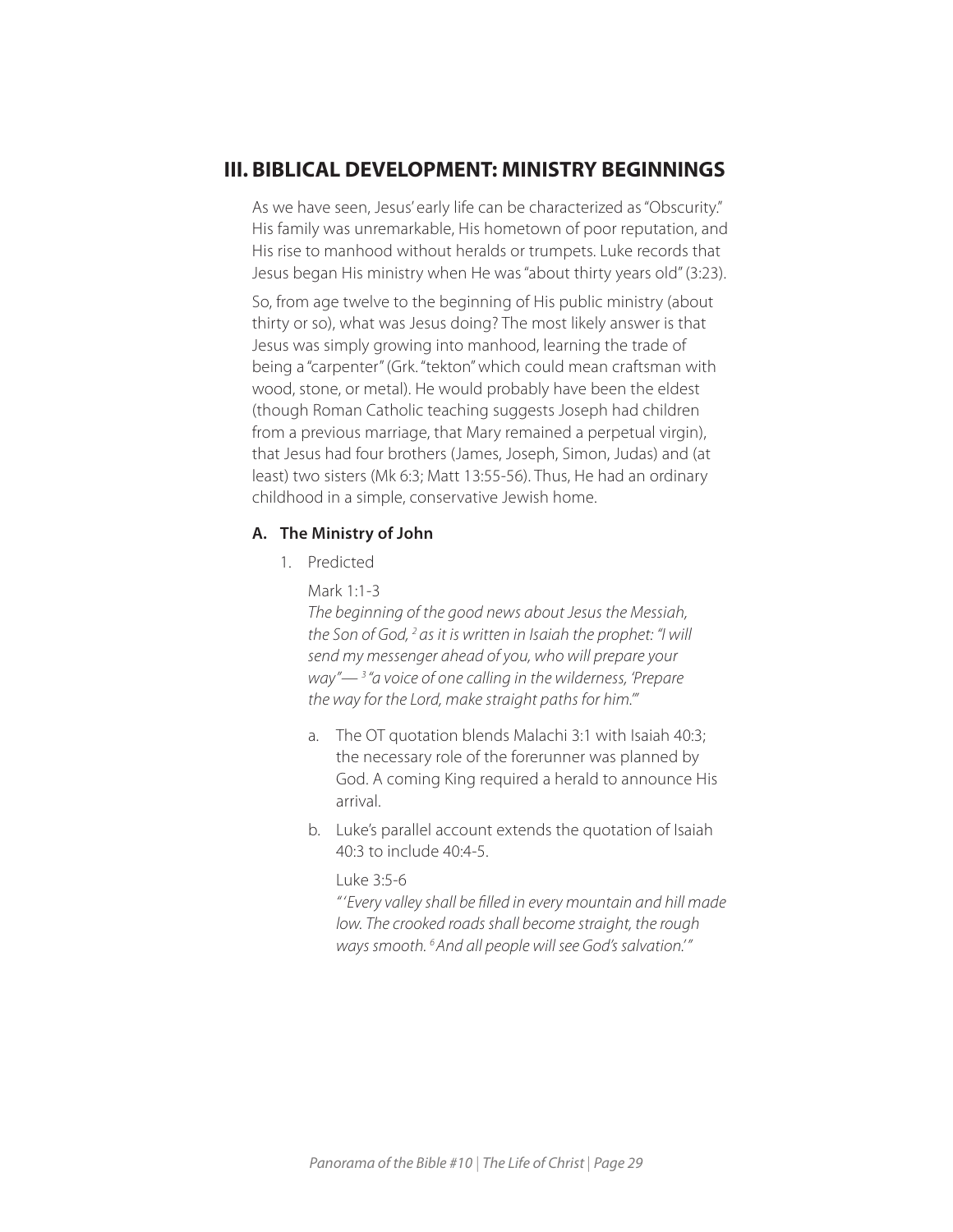2. Preaching

## Mark 1:4-6

*And so John the Baptist appeared in the wilderness, preaching a baptism of repentance for the forgiveness of sins. 5 The whole Judean countryside and all the people of Jerusalem went out to him. Confessing their sins, they were baptized by him in the*  Jordan River.<sup>6</sup> John wore clothing made of camel's hair, with *a leather belt around his waist, and he ate locusts and wild honey.*

- a. His message: "repent...the kingdom of heaven is at hand." (Matt 3:2).
- b. His manner: Elijah-like appearance (2 Kgs 1:8).
- c. His motif: preaching and baptizing ("baptism of repentance").
- 3. Warning (to Pharisees and Sadducees)

#### Matthew 3:7-10

*But when he saw many of the Pharisees and Sadducees coming to where he was baptizing, he said to them: "You brood of vipers! Who warned you to flee from the coming wrath? 8Produce fruit in keeping with repentance. 9And do not think you can say to yourselves, 'We have Abraham as our father.' I tell you that out of these stones God can raise up children for Abraham. 10 The ax is already at the root of the trees, and every tree that does not produce good fruit will be cut down and thrown into the fire."*

- a. While the religious leaders may have been examining John (whose popularity attracted multitudes), John in turn was examining (warning) them.
- b. Further, John cautioned that true repentance (not superficial, showy display) required true fruit (life change) for evidence.
- c. Judgment is imminent for unfruitful, dead professions of faith/repentance.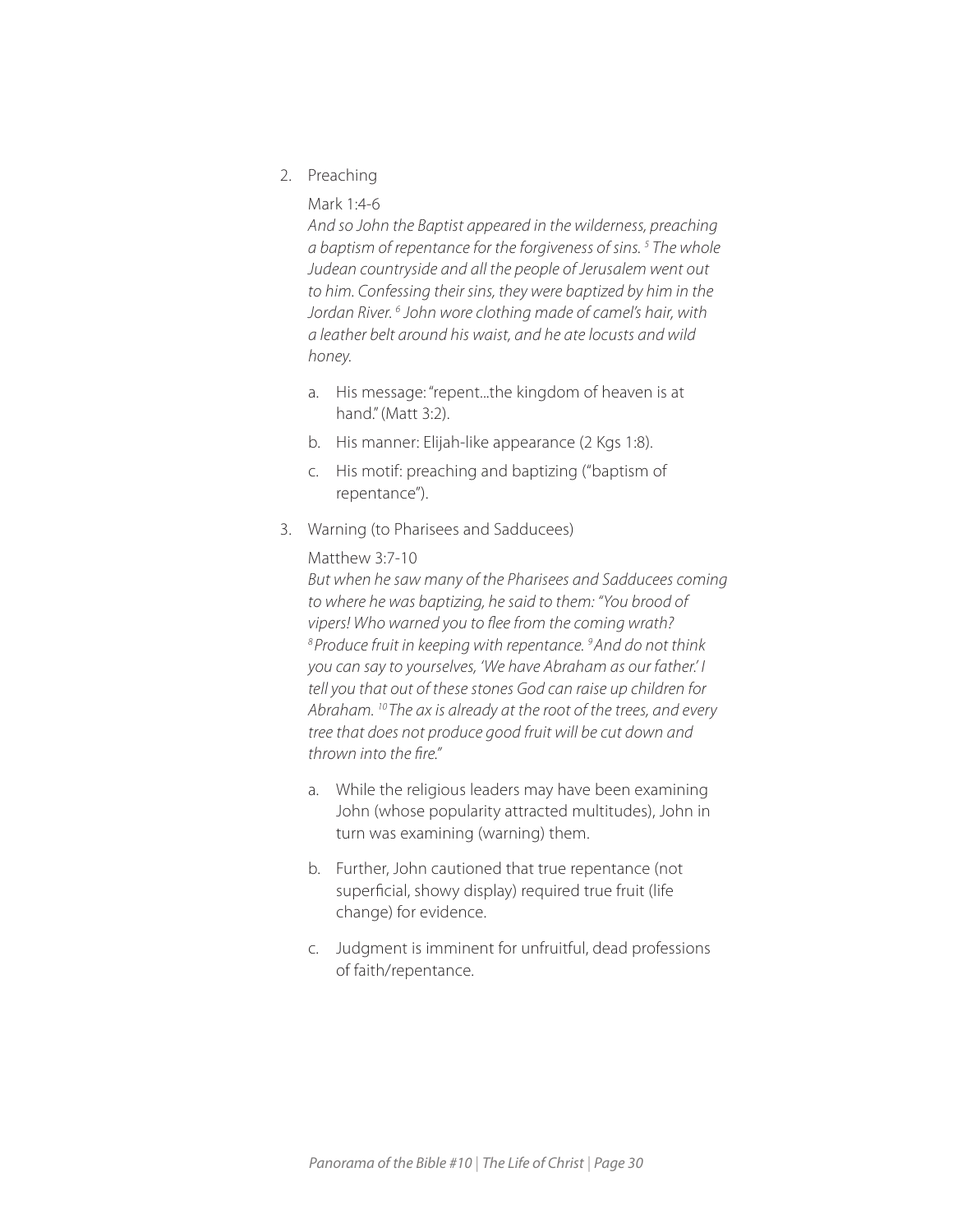4. Wondering (about John)

Luke 3:15-18

*The people were waiting expectantly and were all wondering in their hearts if John might possibly be the Messiah. 16 John answered them all, "I baptize you with water. But one who is more powerful than I will come, the straps of whose sandals I am not worthy to untie. He will baptize you with the Holy Spirit and fire. 17 His winnowing fork is in his hand to clear his threshing floor and to gather the wheat into his barn, but he will burn up the chaff with unquenchable fire." 18 And with many other words John exhorted the people and proclaimed the good news to them.*

- a. Messianic hope: through observing John's remarkable ministry, the people begin to wonder if John was the long-awaited Messiah. This, of course, he would deny. Later on, the disciples of John would point out the greater preaching and baptizing ministry of Jesus (and his disciples). But John understood his role and that of Jesus. "He must become greater; I must become less" (Jn 3:30).
- b. Ministry distinction:
	- (1) John's baptism of water (a sign of repentance)
	- (2) Jesus' baptism of Holy Spirit and fire (yet to come)

# **Insight:** "Holy Spirit and Fire"

John practices a water baptism, a sign of inner repentance. But Jesus (according to John) would baptize with (or"in") the Holy Spirit. While the resurrected Jesus did confer the Holy Spirit upon His disciples to enable them for a limited near-time ministry (Jn 20:22), this only pre-figured the coming of the Holy Spirit at Pentecost (Acts 2:1-4).

 that Messiah would one day effect, judgment referred to as "a Baptism with "fire" likely refers to the purifying work of judgment refiner's fire" (Mal 3:1-2).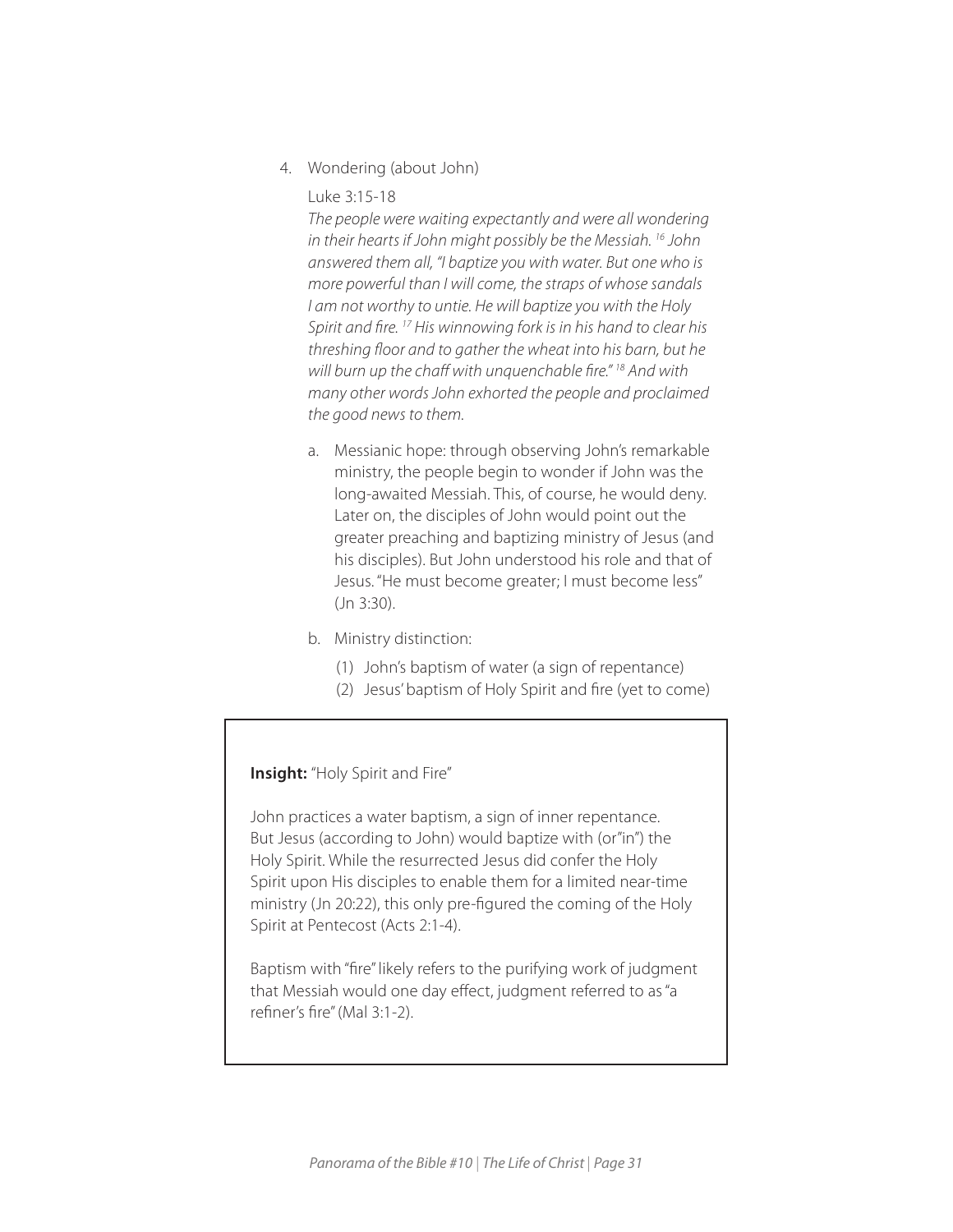# **B. The Baptism of Jesus**

The marker that signals the formal beginning of Jesus' ministry is His baptism by John. It is recorded by all three synoptic Gospels (Matthew 3, Mark 1, Luke 3) and alluded to by John (Jn1:29-34).

Matthew 3:13-17 (cf. Mk 1:9-11; Lk 3:21-22) *Then Jesus came from Galilee to the Jordan to be baptized by John. 14 But John tried to deter him, saying, "I need to be baptized by you, and do you come to me?" 15 Jesus replied, "Let it be so now; it is proper for us to do this to fulfill all righteousness." Then John consented. 16 As soon as Jesus was baptized, he went up out of the water. At that moment heaven was opened, and he saw the Spirit of God descending like a dove and alighting on him. 17And a voice from heaven said, "This is my Son, whom I love; with him I am well pleased."*

#### Notes:

1. Where?

The baptism of Jesus was at Bethany (?) beyond (east side of) the Jordan River (see Jn 1:28). The location today is uncertain. It could have been located some twenty miles south of the Sea of Galilee or farther south near the north end of the Dead Sea. Refer to the Israel map, p. 4.

2. When?

None of the Gospel writers provide a chronological marker for Jesus' baptism. It would have occurred some time after John began to preach, "repent for the kingdom of heaven (God) is near." John as forerunner must precede Jesus by a few to several months at least. Since John began his ministry in the fifteenth year of the reign of Tiberius, and if Luke used the Julian calendar or the normal Roman method, the date would have been sometime about August, 29 AD. At some point thereafter Jesus would have come to John to be baptized. (Hoehner suggests late 29 or early 30 AD, pp. 37-38).

3. Who?

Obviously John and Jesus were present. Others may have been present ("when all the people were being baptized, Jesus was baptized too" –Lk 3:21). But the most important observation is this: all three synoptics acknowledge that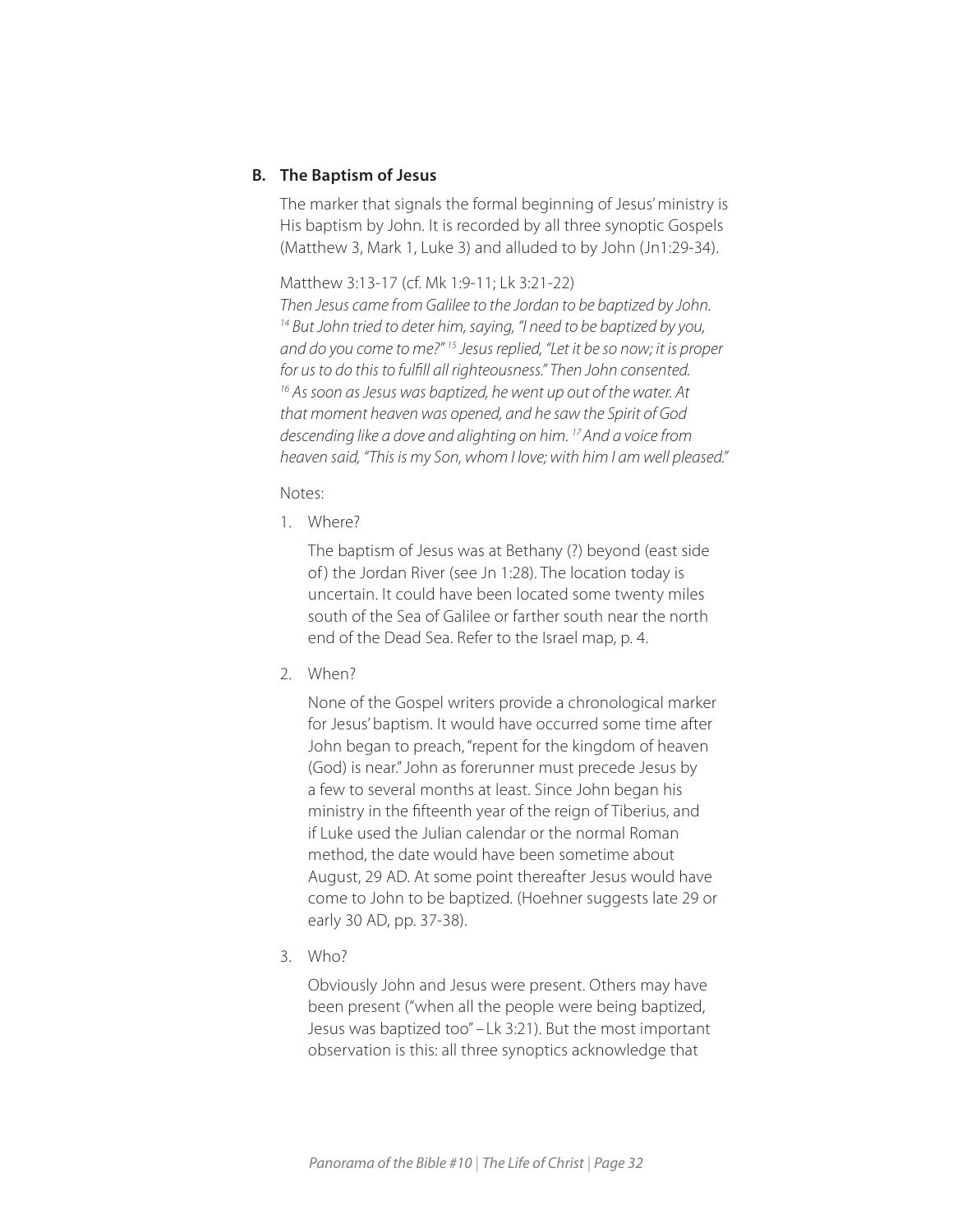the Father spoke, the Son was baptized, and the Spirit descended (visibly) like a dove...thus, a Trinitarian event affirming Jesus' person (identity) and mission.

If there was a crowd observing the baptism they may not have heard or seen the miraculous display. Matthew notes that Jesus "saw the Spirit of God descending as (like) a dove" (3:16). Mark notes that coming out of the water at His baptism, "he (Jesus) saw the heavens "opening" (1:10). Luke notes that after His baptism "while he (Jesus) was praying, heaven was opened" (3:21). Only Gospel writer, John, notes the testimony of the Baptist when he testified, "I saw the Spirit come down" (1:32). Further, John explained:

#### John 1:33-34

*"And I myself did not know him, but the one who sent me to baptize with water told me, 'The man on whom you see the Spirit come down and remain is the one who will baptize with the Holy Spirit.' <sup>34</sup> I have seen and I testify that this is God's Chosen One."*

4. Why?

Why was it necessary for Jesus to be baptized? Certainly it was not for repentance of sins. Even John noted the irony: "I need to be baptized by you, and do you come to me?" (Matt 3:14).

Matthew 3:15

*Jesus replied, "Let it be so now; it is proper for us to do this to fulfill all righteousness." Then John consented.*

Notes:

- a. Jesus had no true, personal need for repentance (He was the spotless "Lamb of God, who takes away the sins of the world" − Jn 1:29; cf. 2 Cor 5:21).
- b. John (the Baptist) also recognized that Jesus had no need to be baptized as a sign of repentance (Matt. 3:13-14).
- c. Jesus urged John to do so ("let it be so for now") in order to "fulfill all righteousness."
	- (1) This means that Jesus is identifying Himself with John's ministry and message to Israel (heart preparation before the arrival of the King).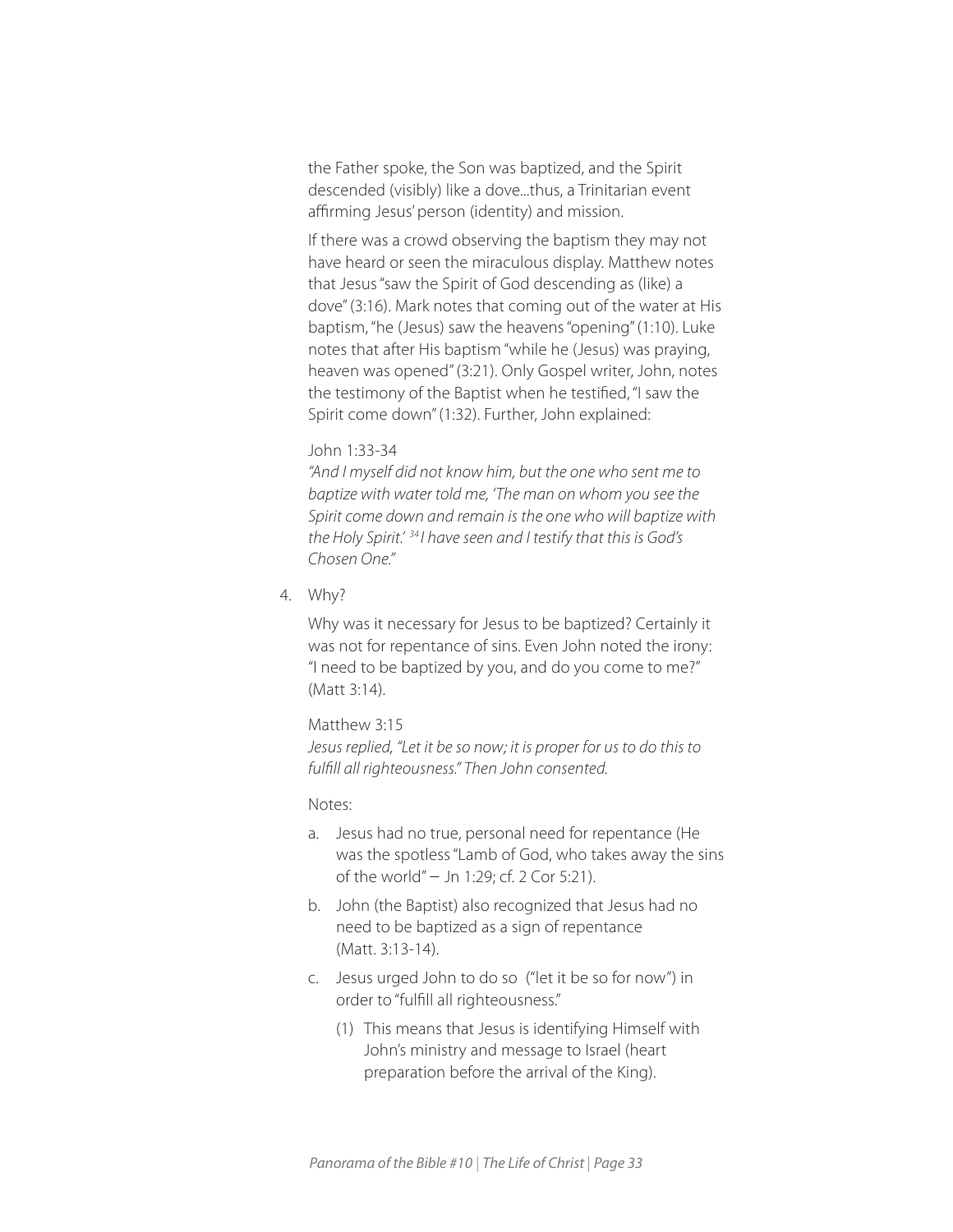- (2) This means Jesus, who is perfectly righteous, will continue and expand John's call for Israel's repentance and righteousness.
- (3) This means that Jesus also identifies with sinners, calls them to repentance, and in the unfolding drama, will die for sinful humanity.

2 Corinthians 5:21 NLT *For God made Christ, who never sinned, to be the offering for our sin, so that we could be made right with God through Christ.*

5. Summary: John the Baptist and Jesus

#### John 1:29-34

*The next day John saw Jesus coming toward him and said, "Look, the Lamb of God, who takes away the sin of the world! <sup>30</sup> This is the one I meant when I said, 'A man who comes after me has surpassed me because he was before me.' 31 I myself did not know him, but the reason I came baptizing with water was that he might be revealed to Israel." <sup>32</sup> Then John gave this testimony: "I saw the Spirit come down from heaven as a dove and remain on him. 33And I myself did not know him, but the one who sent me to baptize with water told me, 'The man on whom you see the Spirit come down and remain is the one who will baptize with the Holy Spirit.' <sup>34</sup> I have seen and I testify that this is God's Chosen One."*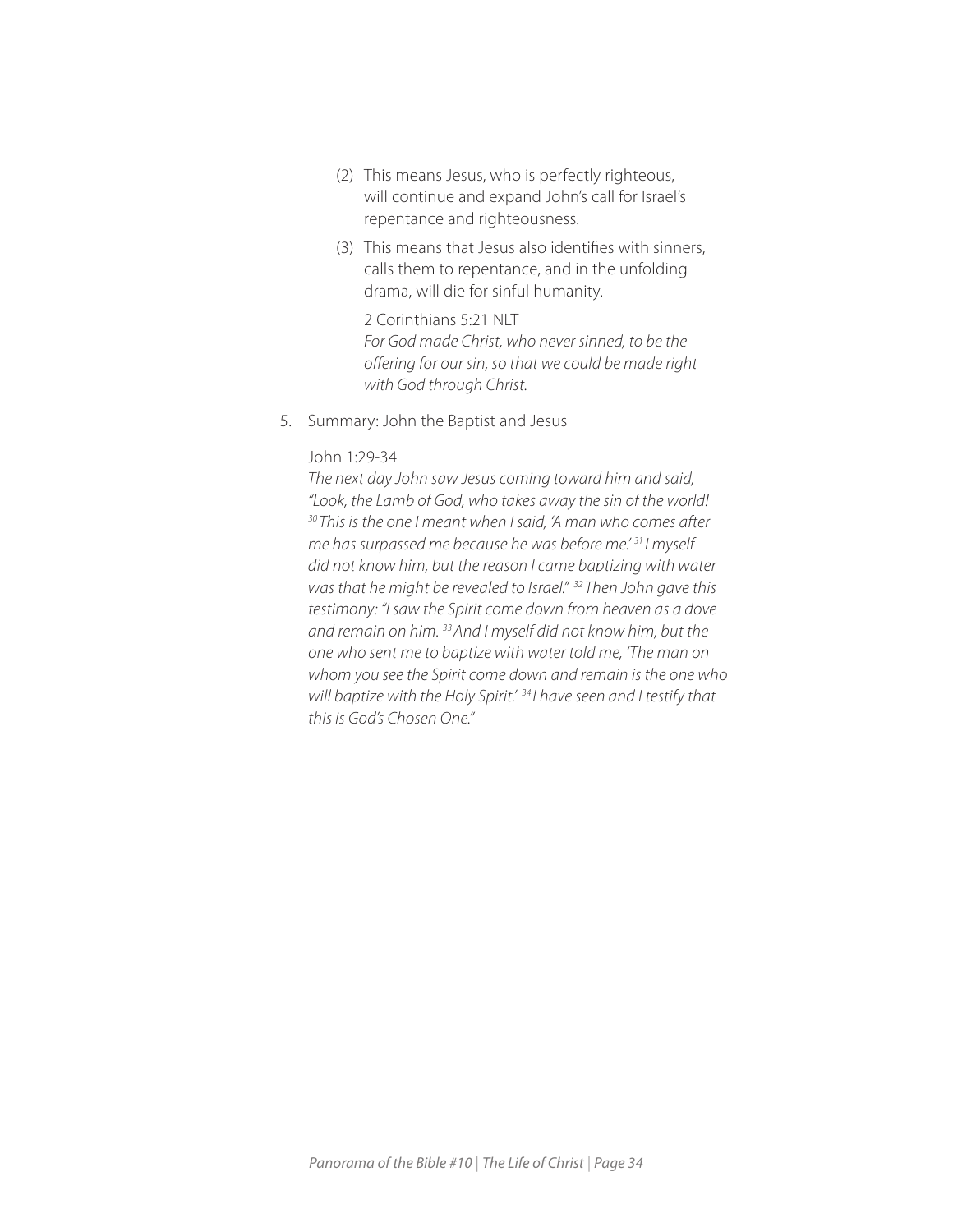# **Theological Insight**: Baptism

The Biblical stories of John the Baptizer and the baptism of Jesus bring to mind the Scriptures' teaching on baptism. Note the following observations:

- (1) Jewish practice included ceremonial washings or purifications for people or articles of worship (cf. Lev 8:6; Ex 19:10-14; et al.); Jewish proselyte baptism (Gentile conversion to Judaism) probably came after the Biblical era.
- (2) The Essenes were a Jewish sect during the time of Christ who practiced regular, frequent bathings (washings, baptisms) for religious purity. John the Baptist has been thought to have had some contact with the Essenes, perhaps using baptism for repentance as an act with loose connections to the Essenes.
- (3) John's baptism of repentance was a visual, outward sign (symbol) that one had truly repented. It was not related directly to Christ, but prepared people for the Coming One, the Messiah-King and His Kingdom.
- (4) Jesus' baptism was an act of identification with John's person (forerunner) and message (repent and get spiritually ready).
- (5) Christian baptism was inaugurated by Christ's command: Matthew 28:18-20 *Then Jesus came to them and said, "All authority in heaven and on earth has been given to me. 19 Therefore go and make disciples of all nations, baptizing them in the name of the Father and of the Son and of the Holy Spirit, 20 and teaching them to obey everything I have commanded you. And surely I am with you always, to the very end of the age."*
- (6) Christian baptism was practiced by the apostles (Acts 2:38; et al.). It is a sign of faith, a symbol of the believer's regeneration through faith in Christ (union with Christ). It publicly identifies one with the Gospel message in the death, burial, and resurrection of Christ. It parallels (but is distinct from) the baptism of the Holy Spirit (1 Cor 12:13) whereby believers are placed in the universal body of Christ.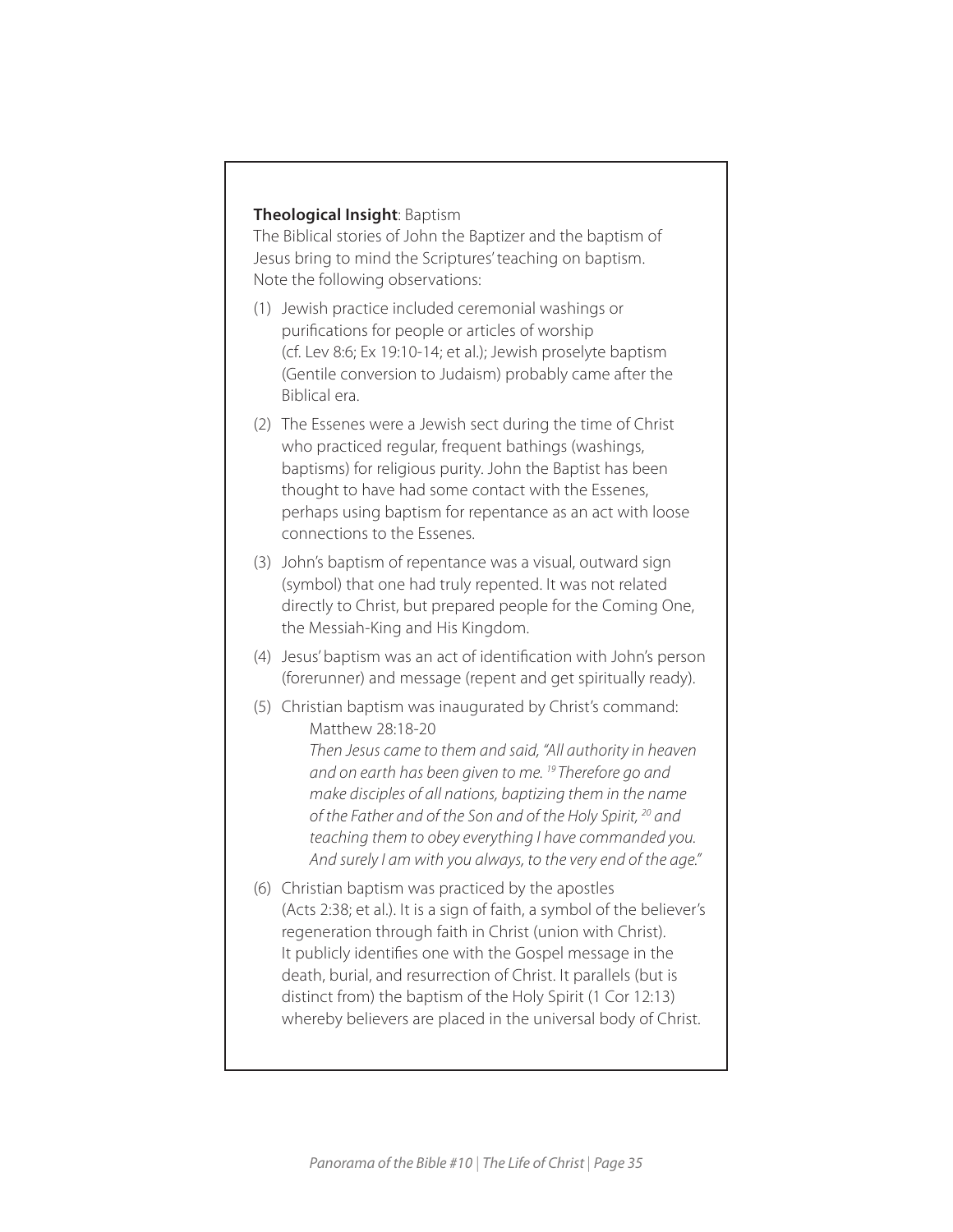# **C. The Temptation of Christ**

Directly following the baptism of Jesus, thus inaugurating His public ministry, Jesus was led to be tempted in the wilderness.

1. General account of the temptation

Mark 1:12-13 *At once the Spirit sent him out into the wilderness, 13 and he was in the wilderness forty days, being tempted by Satan. He was with the wild animals and angels attended him.*

a. The Holy Spirit led Jesus to the temptation event.

This should not be construed as God tempting Jesus to see if He would withstand the trial. Rather it is a Goddirected, authenticating "test" of Jesus' obedience to the Father as well as His moral and spiritual qualifications. *"When tempted, no one should say, 'God is tempting me.' For God cannot be tempted by evil, nor does he tempt anyone..."* (Jas. 1:13).

b. The temptation will occur in the wilderness.

The exact location is unknown but likely it was the same wilderness area from which John's ministry began; "John appeared, baptizing in the wilderness..." (Mk 1:4 ESV). Probably this occurred somewhere east/southeast of Jerusalem and west of the Dead Sea, remote enough to be desolate but near enough for Jerusalem-based crowds to travel short distances to hear him (John).

c. The temptation lasted forty days.

Matthew 4 and Luke 4 also indicate that Jesus fasted ("ate nothing" and was "hungry"). The physical impact upon the mind, the emotions, and the will would have tested the full humanity of Jesus.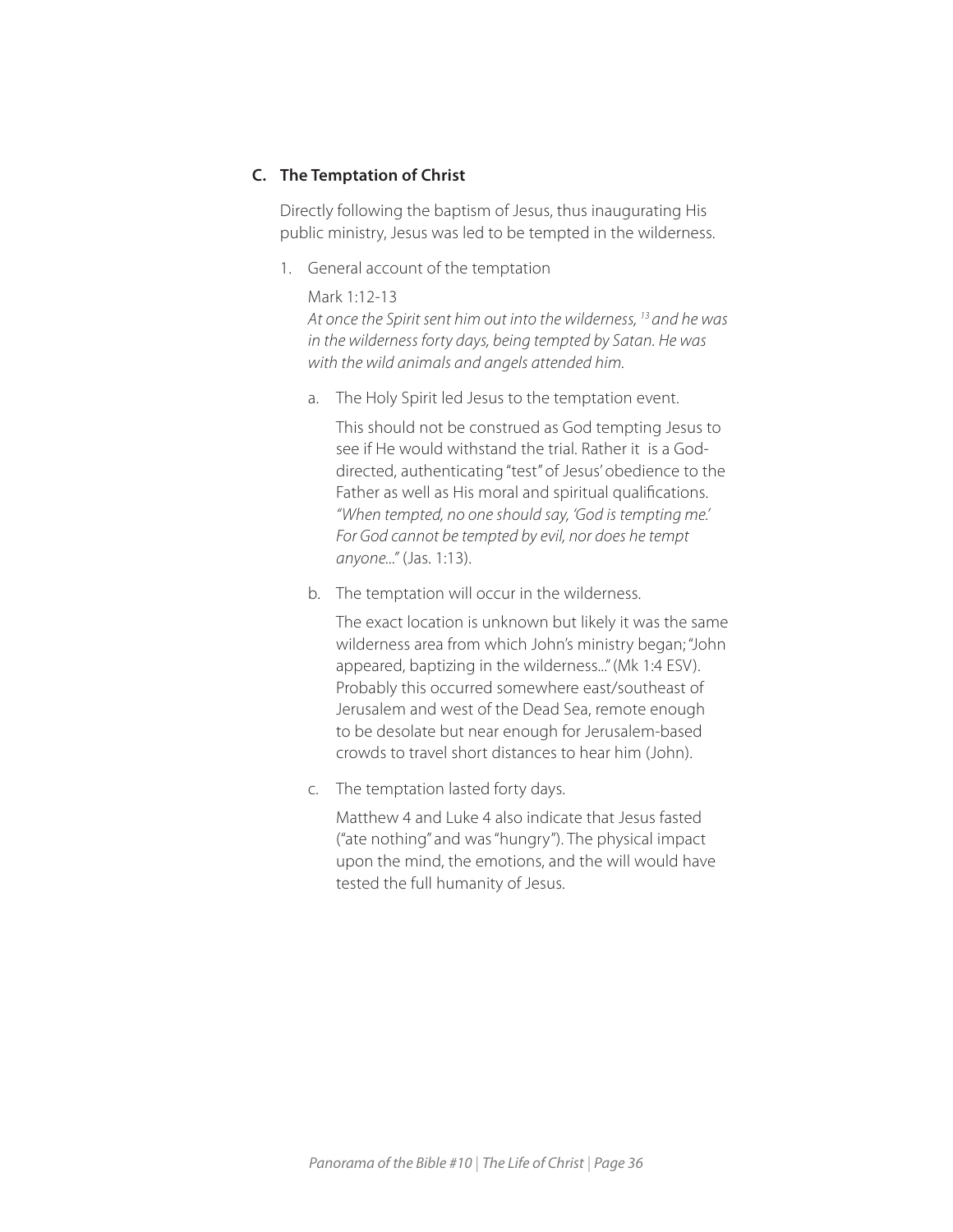## 2. Analogous parallels of temptation

| <b>Temptation Parallels</b> |                             |                               |  |  |  |
|-----------------------------|-----------------------------|-------------------------------|--|--|--|
| Jesus                       | Adam<br>Israel <sup>1</sup> |                               |  |  |  |
| tested                      | tested                      | tested                        |  |  |  |
| wilderness                  | the garden                  | wilderness                    |  |  |  |
| 40 days                     | (unknown)                   | 40 years                      |  |  |  |
| wild animals                | tame animals                | animals?<br>(warring nations) |  |  |  |
| Satan                       | serpent                     | (unnamed)                     |  |  |  |
| victory                     | defeat                      | defeat                        |  |  |  |

<sup>1</sup> *Note the summary of Israels testing: Deuteronomy 8:2 "Remember how the Lord your God led you all the way in the desert these forty years, to humble you and to test you in order to know what was in your heart, whether or not you would keep his commands."*

### 3. Specific account of the temptation

Matthew and Luke record the three incidents of temptation yet in separate order. Bock rightly notes, "Each temptation challenges Jesus' faithfulness. Will he provide for himself independently of God's direction and draw on his power in self-interest..?" (Bock, p. 90)

#### Matthew 4:3-11

*The tempter came to him and said, "If you are the Son of God, tell these stones to become bread." 4 Jesus answered, "It is written: 'Man shall not live on bread alone, but on every word that comes from the mouth of God.' " 5 Then the devil took him to the holy city and had him stand on the highest point of the temple. 6 "If you are the Son of God," he said, "throw yourself down. For it is written: " 'He will command his angels concerning you, and they will lift you up in their hands, so that you will not strike your foot against a stone.' " ⁷ Jesus answered him, "It is also written: 'Do not put the Lord your God to the*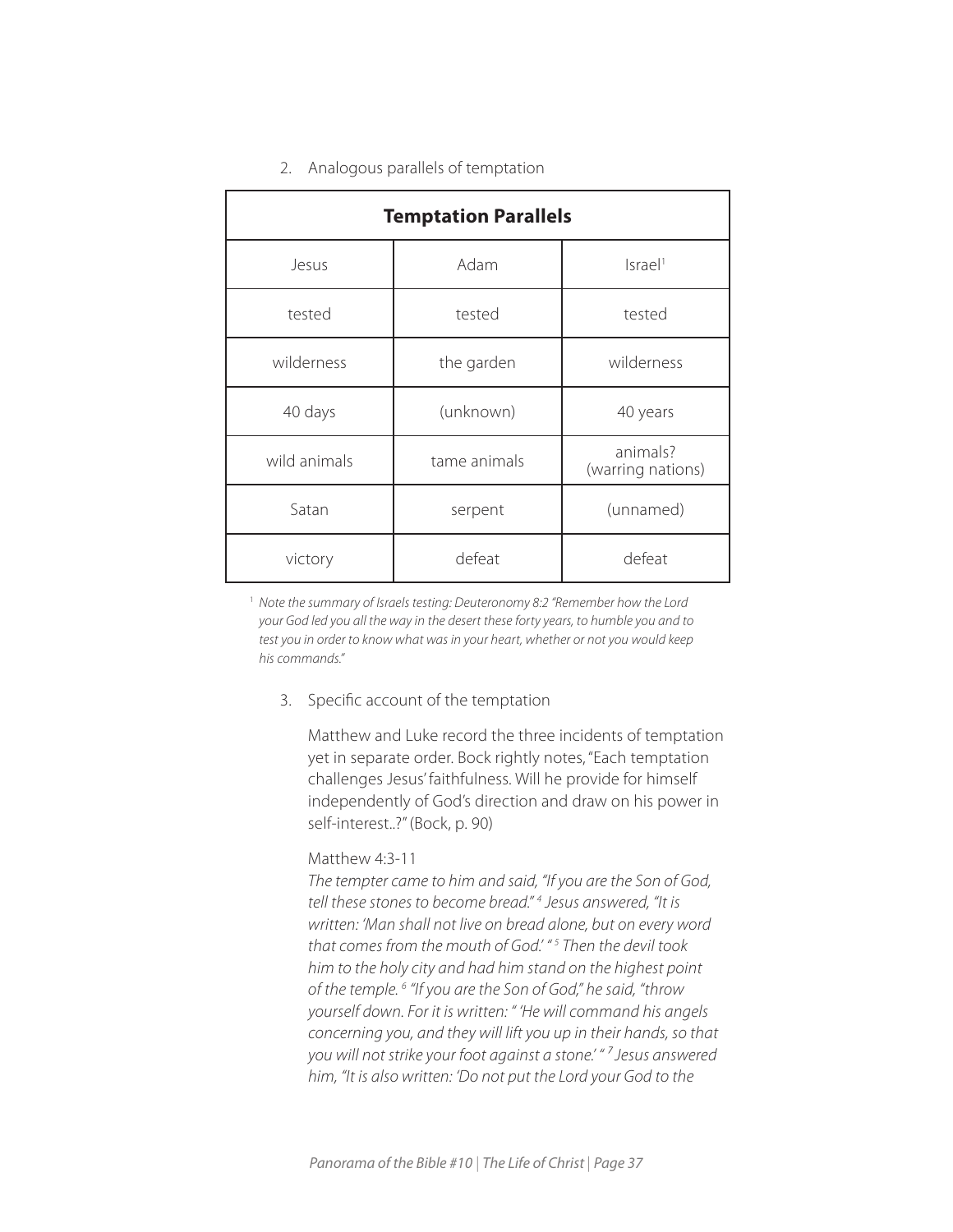*test.' " 8 Again, the devil took him to a very high mountain and showed him all the kingdoms of the world and their splendor. ⁹"All this I will give you," he said, "if you will bow down and worship me." 10 Jesus said to him, "Away from me, Satan! For it is*  written: 'Worship the Lord your God, and serve him only.' "<br><sup>11</sup>Then the devil left him, and angels came and attended him.

| <b>Temptations of Jesus (Matthew's Account)</b> |                               |                                                           |                                             |  |  |
|-------------------------------------------------|-------------------------------|-----------------------------------------------------------|---------------------------------------------|--|--|
| Verses                                          | Issue before Jesus            | Temptation                                                | Response                                    |  |  |
| $3 - 4$                                         | Hunger                        | Turn stones<br>to bread                                   | Not bread alone<br>God's Word<br>(Deut 8:3) |  |  |
| $5 - 7$                                         | Obedience to<br>the Father    | Throw yourself<br>down (Temple)<br>angels will<br>protect | Don't put God<br>to the test<br>(Deut 6:16) |  |  |
| $8 - 10$                                        | Kingship without<br>the Cross | Give to you all<br>the kingdoms<br>of the world           | Worship and<br>serve God only               |  |  |

# 4. The aftermath of the temptation

# Matthew 4:11

*Then the devil left him, and angels came and attended him.*

Upon successfully resisting the temptations ("tempter" in Matt 4:3; "Satan" in Mk 1:13) Jesus was left alone by the devil. Only Luke includes the ominous note "until an opportune time" (4:13). This may suggest that the Enemy engaged in warfare against Jesus throughout His ministry. In fact, near the end of His life, Jesus insightfully (prophetically) predicted:

## Luke 22:31-32

*"Simon, Simon, Satan has asked to sift all of you as wheat. 32But I have prayed for you, Simon, that your faith may not fail. And when you have turned back, strengthen you brothers."*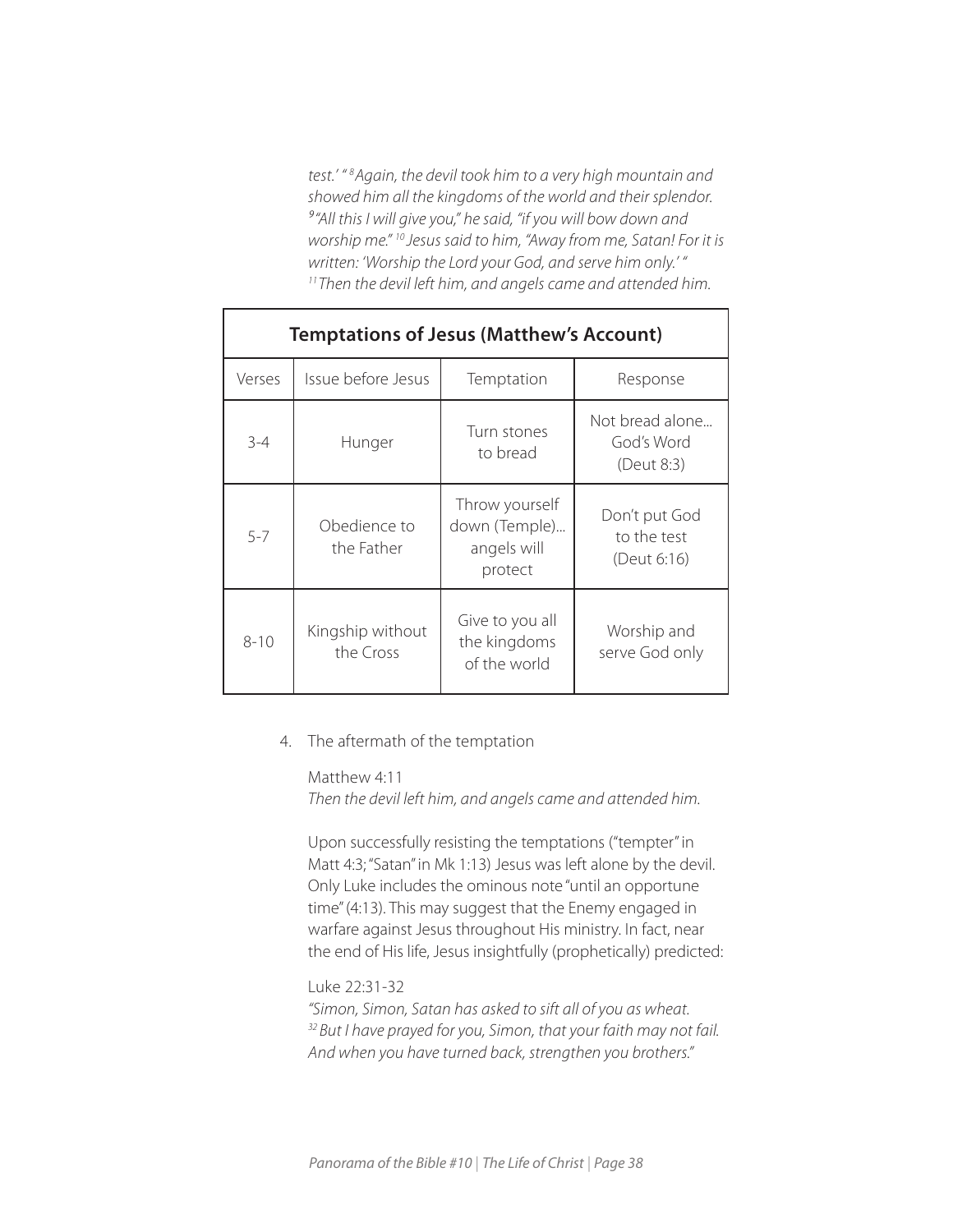Additionally, Matthew and Mark record that angels **ministered** to Jesus after the arduous testing. That Biblical word (also translated "attended" as in preparing food—cf. Matt 8:15; 25:44; 27:55; et al.) indicates that angels fed Him supernaturally.

#### **Insight:**

D.A. Carson (*Ex BC,* Rev. Ed., 9:141) notes:

At the same time, Jesus' hunger introduces us to a number of ironies to which Matthew more or less explicitly alludes: Jesus is hungry (v. 2) but feeds others (14:13-21; 15:29-39); he grows weary (8:24) but offers rest (11:28); he is the King Messiah but pays tribute (17:24-27); he is called the devil but casts out demons (12:22-32); he dies the death of a sinner but comes to save his people from their sins (1:21); he is sold for thirty pieces of silver but gives his life as a ransom for many (20:28); he will not turn stones to bread for himself (4:3-4) but gives his own body as bread for people (26:26).

# **IV. MISSION OF JESUS**

#### **A. Predicted**

1. Jewish expectation of Messiah

#### **Theological Perspective**

It has been universally admitted by writers of prominence (e.g. Neander, Hagenbach, Schaff, Kurtz, etc.) whatever their respective views concerning the Kingdom itself, that the Jews, including the pious, held to a personal coming of the Messiah, the literal restoration of the Davidic throne and kingdom, the personal reign of Messiah on David's throne, the resultant exaltation of Jerusalem and the Jewish nation, and the fulfillment of the Millennial descriptions of that reign. *(George N. H. Peters, Theocratic Kingdom, 1:183)*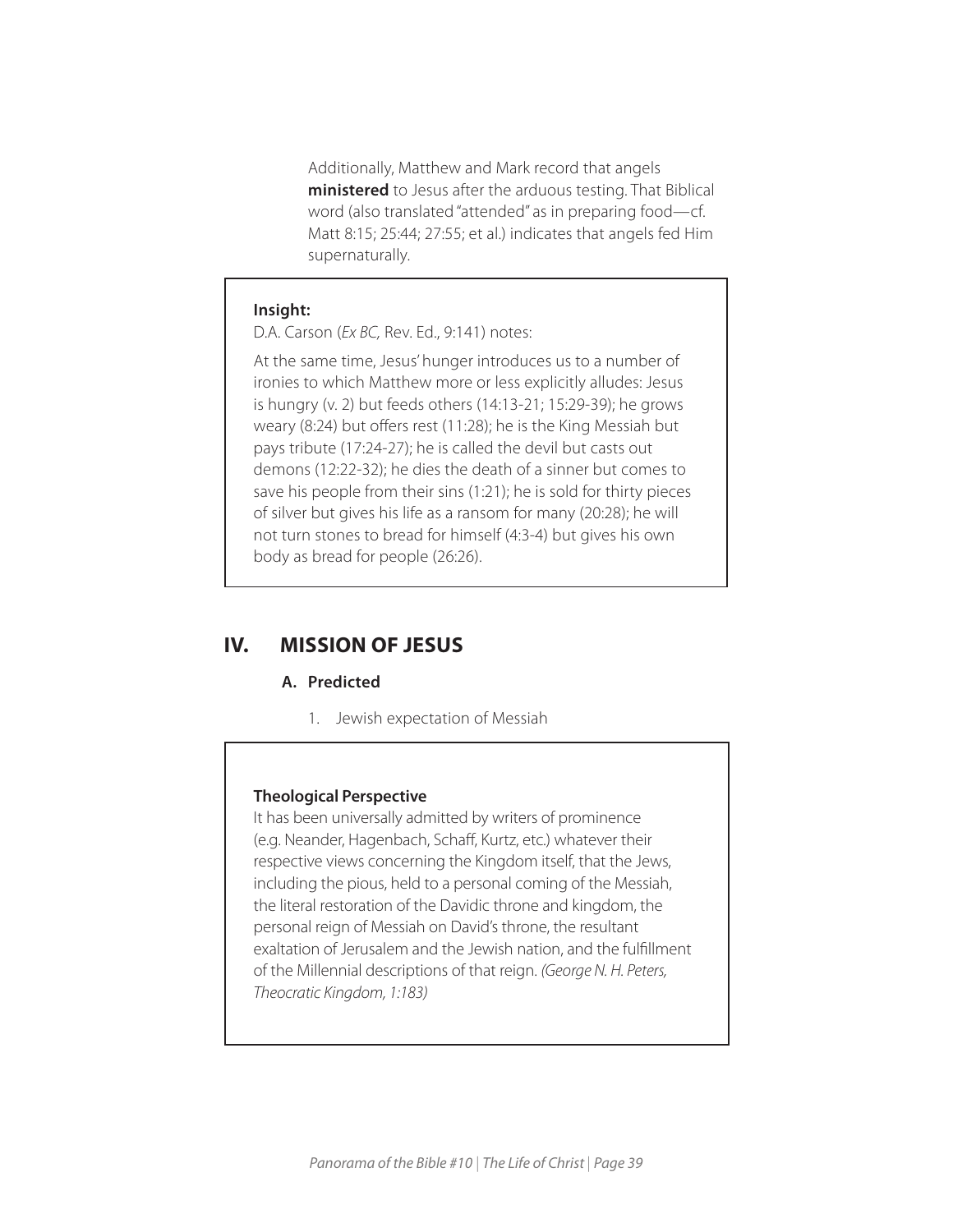- 2. Old Testament prophecies (selected)
	- a. Genesis 49:10 NLT

*The scepter will not depart from Judah, nor the ruler's staff from his descendants, until the coming of the one to whom it belongs, the one whom all nations will honor.*

b. Isaiah 9:6-7

*For a child is born to us, a son is given to us. The government will rest on his shoulders. And he will be called: Wonderful Counselor, Mighty God, Everlasting*  Father, Prince of Peace.<sup>7</sup> His government and its peace *will never end. He will rule with fairness and justice from the throne of his ancestor David for all eternity. The passionate commitment of the LORD of Heaven's Armies will make this happen!*

c. 2 Samuel 7:11<sup>b</sup>-16 NLT

*" 'Furthermore, the LORD declares that he will make a house for you*−*a dynasty of kings! 12 For when you die and are buried with your ancestors, I will raise up one of your descendants, your own offspring, and I will make his kingdom strong. 13 He is the one who will build a house*−*a temple*−*for my name. And I will secure his royal throne forever. 14 I will be his father, and he will be my son. If he sins, I will correct and discipline him with the rod, like any father would do. 15 But my favor will not be taken from him as I took it from Saul, whom I removed from your sight. 16 Your house and your kingdom will continue before me for all time, and your throne will be secure forever.' "*

d. Psalm 89:3-4, 8-9

*You said, "I have made a covenant with my chosen one, I have sworn to David my servant, 4 'I will establish your line forever and make your throne firm through all generations.' "*

*8 Who is like you, LORD God Almighty? You, LORD, are mighty, and your faithfulness surrounds you. 9 You rule over the surging seas; when its waves mount up, you still them.*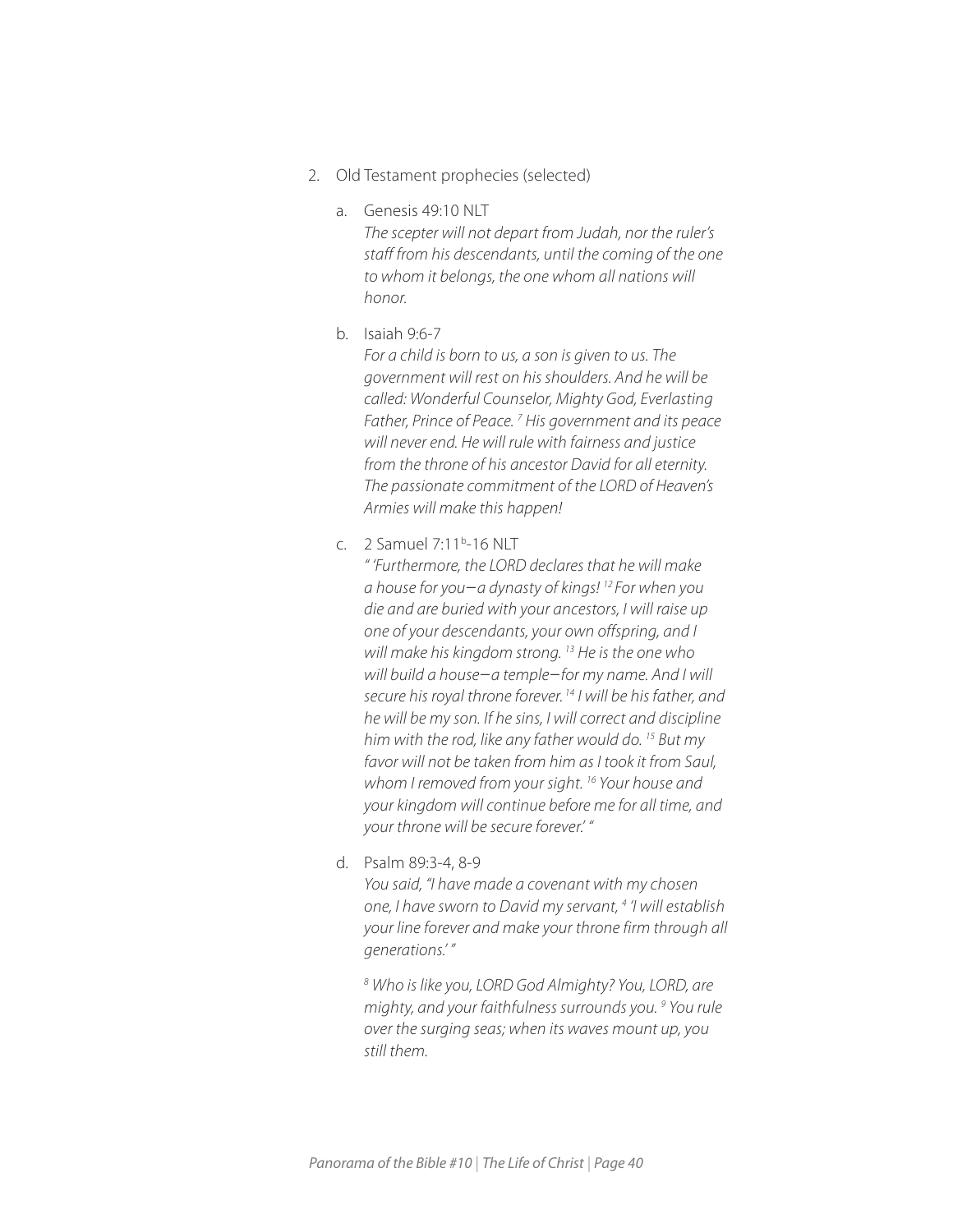3. Birth prophecies (related to Jesus' identity/mission)

#### Matthew 1:20-21 (to Joseph)

*But after he had considered this, an angel of the Lord appeared to him in a dream and said, "Joseph son of David, do not be afraid to take Mary home as your wife, because what is conceived in her is from the Holy Spirit. 21 She will give birth to a son, and you are to give him the name Jesus, because he will save his people from their sins."* 

- a. The child will be a **son.**
- b. The child will be named **Jesus.**
- c. The child will be the **Savior.**

#### Luke 1:31-33 (to Mary)

*You will conceive and give birth to a son, and you are to call him Jesus. 32 He will be great and will be called the Son of the Most High. The Lord God will give him the throne of his father David, 33 and he will reign over Jacob's descendants forever; his kingdom will never end."*

- a. The child will be a **son**.
- b. The child will be named **Jesus**.
- c. The child will be **great**.
- d. The child will be the **Son of the Most High**.
- e. The child will be a Davidic **King** ("throne of his father David").
- f. The child will be a **Ruler** over Jacob (Israel).
- g. The child will reign over a (Davidic) perpetual **Kingdom.**

#### **B. Portrayed (in His titles)**

- 1. He is **King** (Jn 12:13)
- 2. He is **Prophet** ( Acts 3:22-23)
- 3. He is **Priest** (Heb 5:6-10)

#### **C. Preached (in His earthly ministry)**

## Mark 1:36-38

*Simon and his companions went to look for him, 37 and when they found him, they exclaimed: "Everyone is looking for you!"*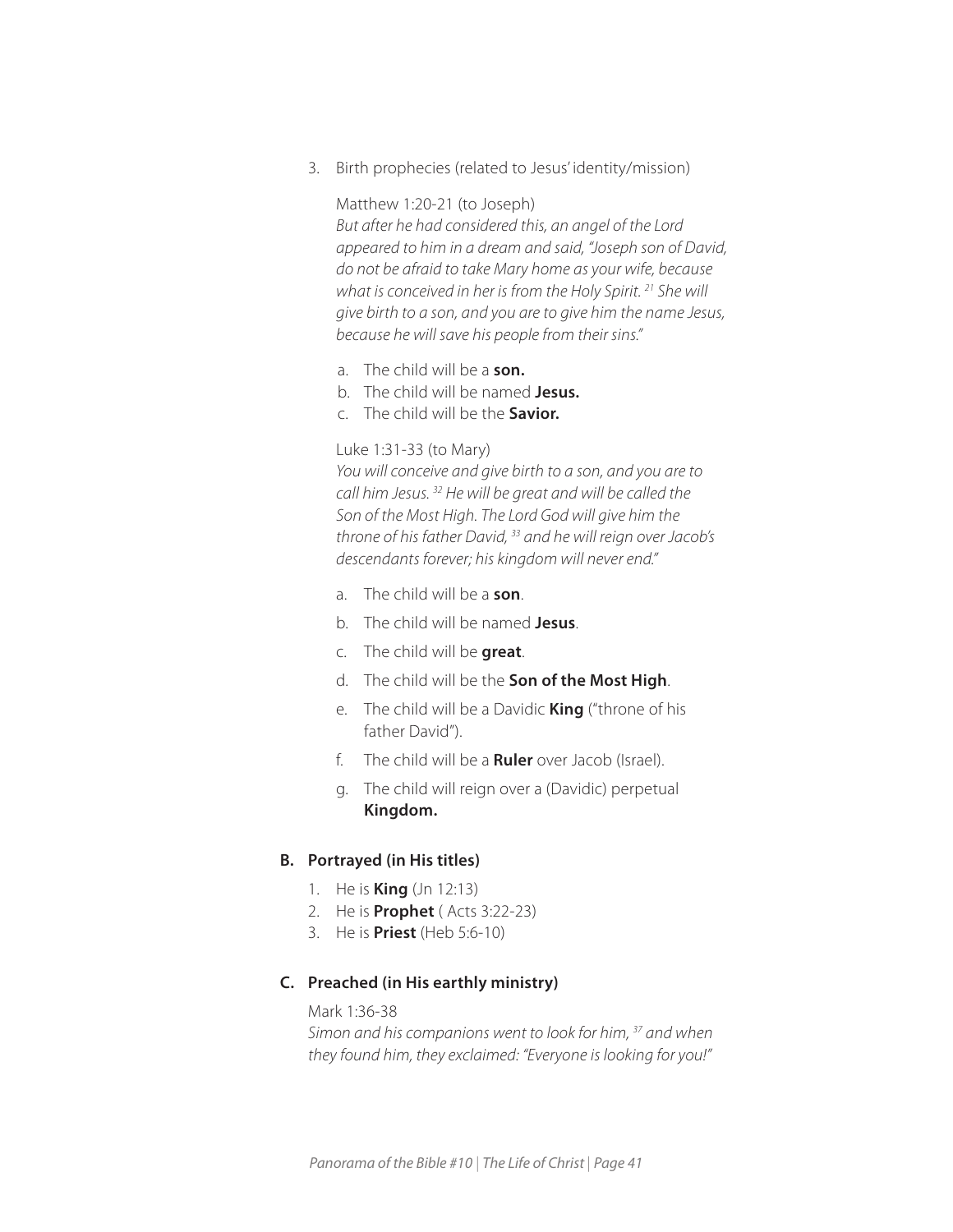*38 Jesus replied, "Let us go somewhere else—to the nearby villages—so I can preach there also. That is why I have come."* 

Matthew 4:17 *From that time on Jesus began to preach, "Repent, for the kingdom of heaven has come near."* 

Luke 10:9 *"Heal the sick who are there and tell them, 'The kingdom of God has come near to you.' "*

## **Insight:** King and Kingdom

Kings are sovereign rulers. In the patriarch Jacob's (or Israel) prophetic blessing of his sons, to his son, Judah, this was recorded (prophesied):

*"The scepter* (staff, symbol of royal right to rule) *will not depart from Judah,* 

*nor the ruler's staff from between his feet, until he comes* (a descendant of Judah) *to whom it belongs and the obedience of the nations is his."*

Thus, the ruling tribe would be Judah. The Davidic Covenant (2 Sam 7) prophesied that a descendant of King David would arise (Solomon fulfilled this covenant only in part; a later descendant would fully fulfill it all, "I will raise up your offspring...establish his kingdom forever.")

Throughout Jesus' ministry, He produced miracles, signs and wonders to authenticate his person and true identity, the Messiah-King (cf. Isa 61:1-2<sup>a</sup>). In His formal presentation to Israel, He entered Jerusalem in fulfillment of Zechariah 9:9 ("Rejoice greatly, O Daughter of Zion! Shout, Daughter of Jerusalem! See **your King** comes to you righteous and having salvation, gentle and riding on a donkey, on a colt, the foal of a donkey.") The powerful moment of the "Triumphal Entry" was punctuated with praise. Note the record of the event from John's Gospel.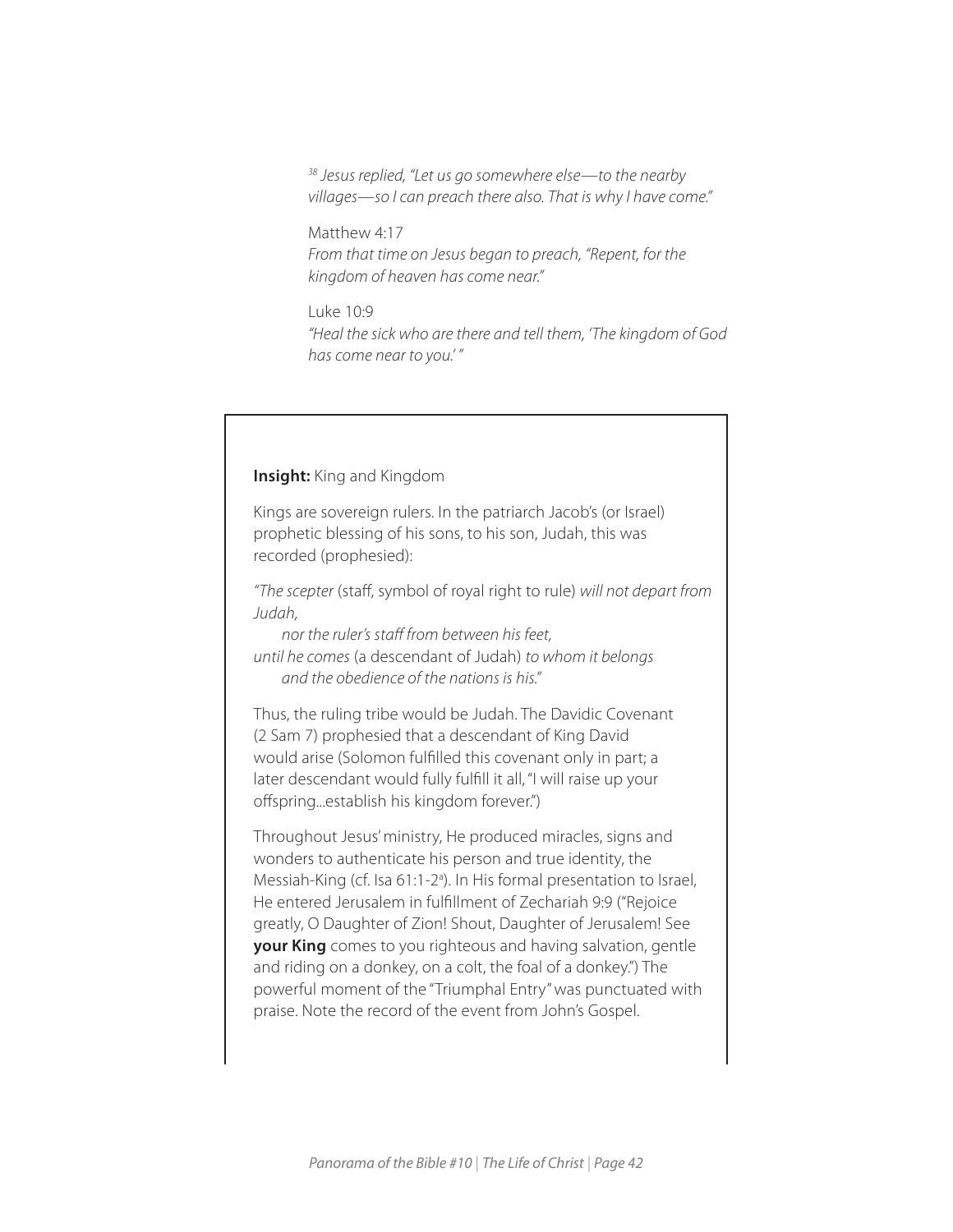*The next day the great crowd that had come for the festival heard that Jesus was on his way to Jerusalem. 13 They took palm branches and went out to meet him, shouting, "Hosanna!" "Blessed is he who comes in the name of the Lord!" "Blessed is the king of Israel!" 14 Jesus found a young donkey and sat on it, as it is written: 15 "Do not be afraid, Daughter Zion; see, your king is coming, seated on a donkey's colt."* 

#### (Jn 12:12-15)

"Blessed is the King of Israel!" (12:13) identifies the person and calling of Jesus.

Kings rule over kingdoms. Jesus' earliest preaching was piggybacked upon John the Baptist's message. Jesus preached, "Repent, for the kingdom of heaven is near" (Matt 4:17). What kingdom was Jesus referring to?

Interestingly, the Bible speaks of several aspects of God's Kingdom rule. For example, note the following:

- (1) God is King (Isa 43:15; Ps 145:13) and rules over the Kingdom of all creation. In other words, God sovereignly rules over His realm (i.e. all that exists).
- (2) The Hebrew prophets spoke of a day in time when the Messiah-King would rule over the Millennial (1,000 year) Kingdom (Davidic or Messianic).
- (3) With the rejection of Jesus as their Messiah-King, the Kingdom enters an "already"–"not yet" phase. The King has ascended to His heavenly throne, the subjects of the King remain on earth, the kingdom enters a "mystery form" characterized by a predominately spiritual aspect.
- (4) With the return of Christ (Second Coming) the Kingdom will be present on earth in all its fullness. This Millennial Kingdom will last a thousand years followed by the creation of the New Heavens and New Earth, an extension of God's rule over all that He creates.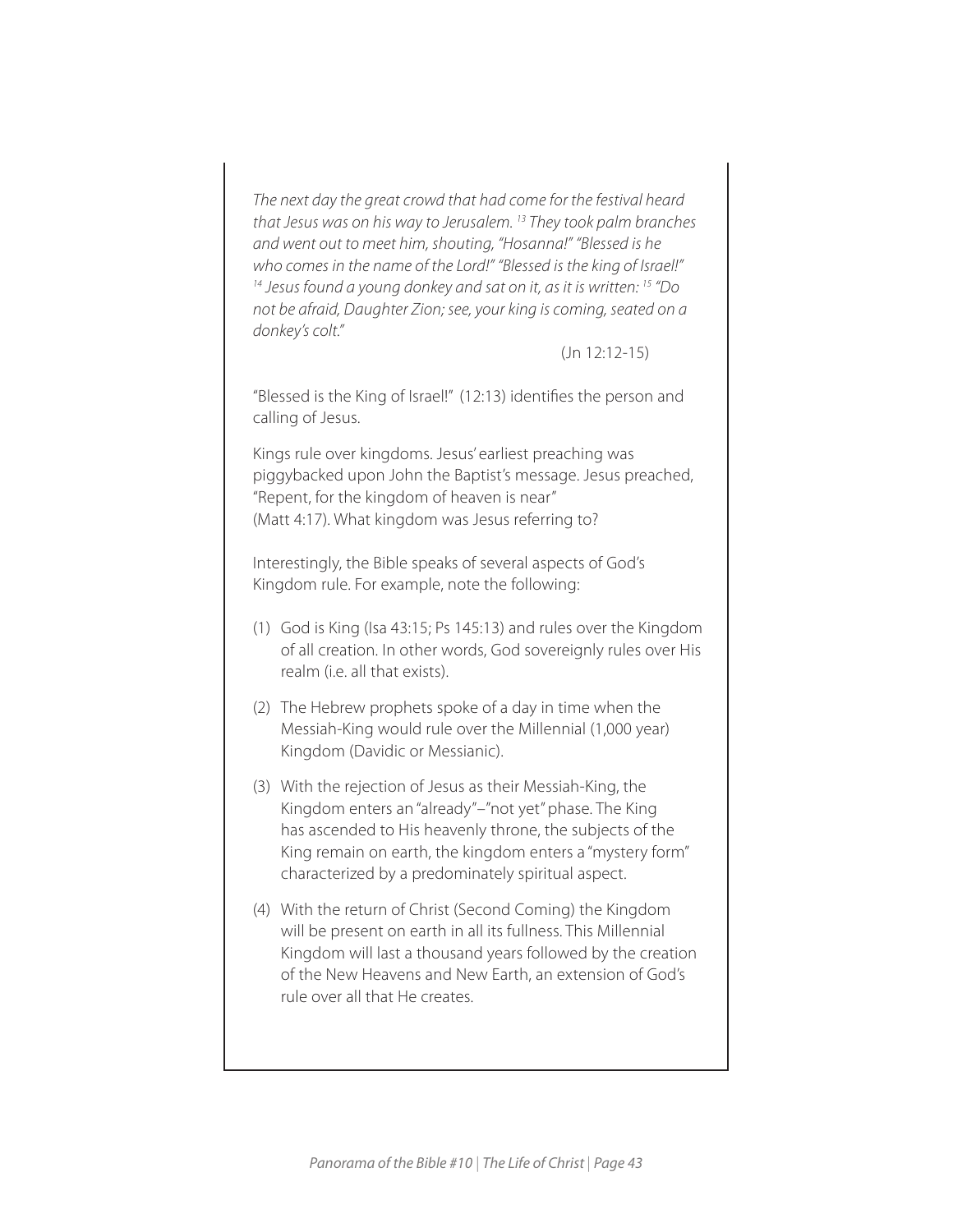# **D. Profferred**

1. Zechariah 9:9

*Rejoice greatly, Daughter Zion! Shout, Daughter Jerusalem! See, your king comes to you, righteous and victorious, lowly and riding on a donkey, on a colt, the foal of a donkey.*

2. John 12:12-15

*The next day the great crowd that had come for the festival heard that Jesus was on his way to Jerusalem. 13 They took palm branches and went out to meet him, shouting, "Hosanna!" "Blessed is he who comes in the name of the Lord!" "Blessed is the king of Israel!" 14 Jesus found a young donkey and sat on it, as it is written: 15 "Do not be afraid, Daughter Zion; see, your king is coming, seated on a donkey's colt."*

3. John 19:14-15

*It was the day of Preparation of the Passover; it was about noon. "Here is your king," Pilate said to the Jews. 15 But they shouted, "Take him away! Take him away! Crucify him!" "Shall I crucify your king?" Pilate asked. "We have no king but Caesar," the chief priests answered.*

# **Insight:**

The King has evidenced Messianic signs, teachings and qualifications over His 3-4 year ministry. The King has presented Himself as Messiah-King to the rulers and people of Israel. The King's offer, however, has been rejected; therefore the literal, Davidic, Millennial Kingdom on earth will be postponed. The Kingdom will now take a "mystery form," thus a "now, not yet" reality.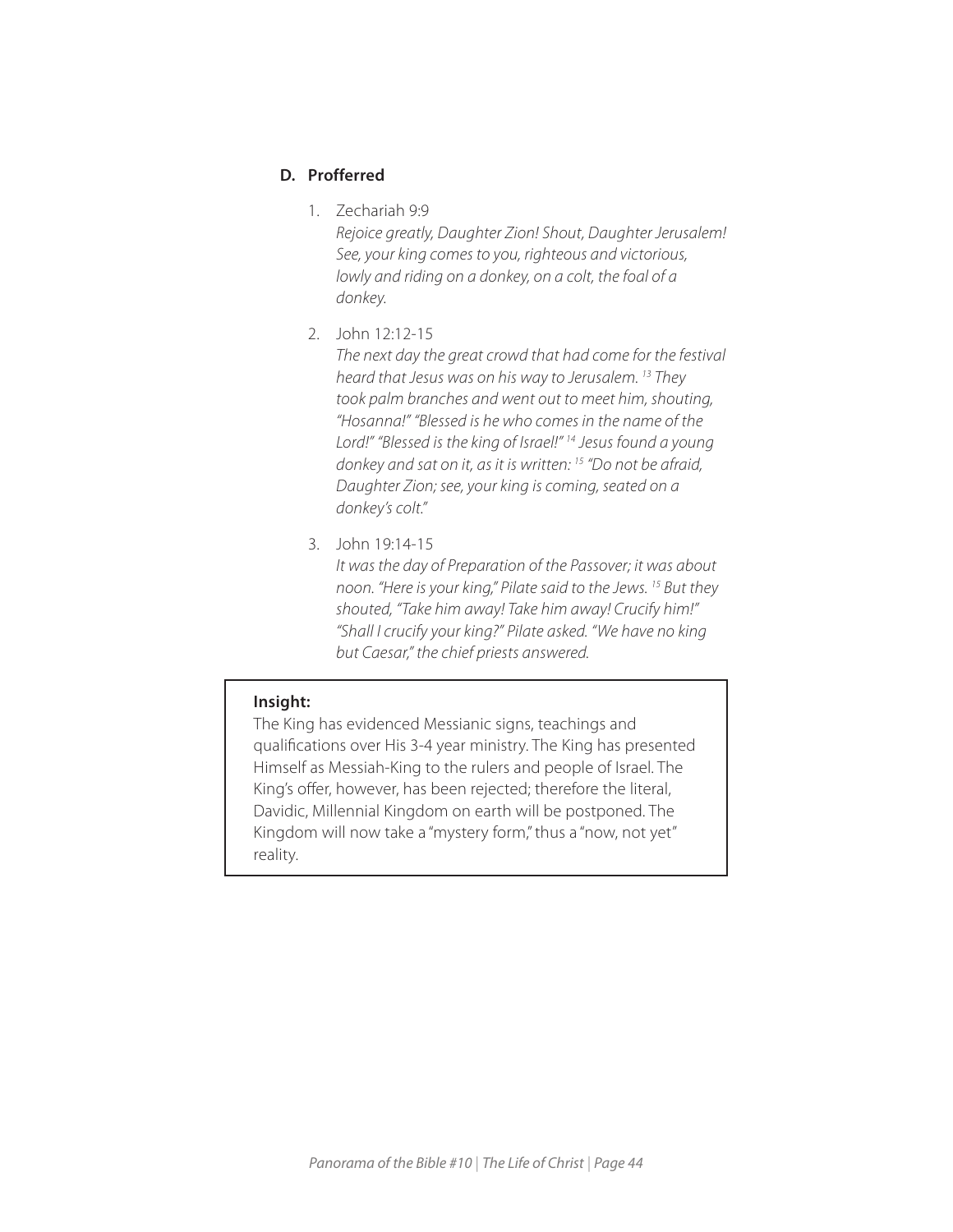# **E. Eschatological Kingdom of God**

(Adapted from Blaising and Bock, *Progressive Dispensationalism,* p. 254.)

1. Basic overview (RVC)



2. Expanded Chart



#### **V. TAKEAWAYS**

## **A. Humble Beginnings**

If the King of Kings was born, not in palaces and wealth, but in obscurity, if He was raised not in privilege and luxury, but in humble surroundings, then what might that suggest to us in our day? Recall James 4:6, "God opposes the proud but gives grace to the humble." Or, later in James 4:10, "Humble yourselves before the Lord, and he will lift you up."

#### **B. Self-Awareness**

John the Baptist was the forerunner pointing to the Messiah to come. He openly (repeatedly) declared that he was not the Messiah. In effect, Jesus must increase, John must decrease. Yet, there is no indication in Scripture that John was jealous of Jesus' rising popularity. Why not? Perhaps for John, as it should be for all people, he knew who he was and what his life-calling was. He was content to be the man (person) God called him to be.